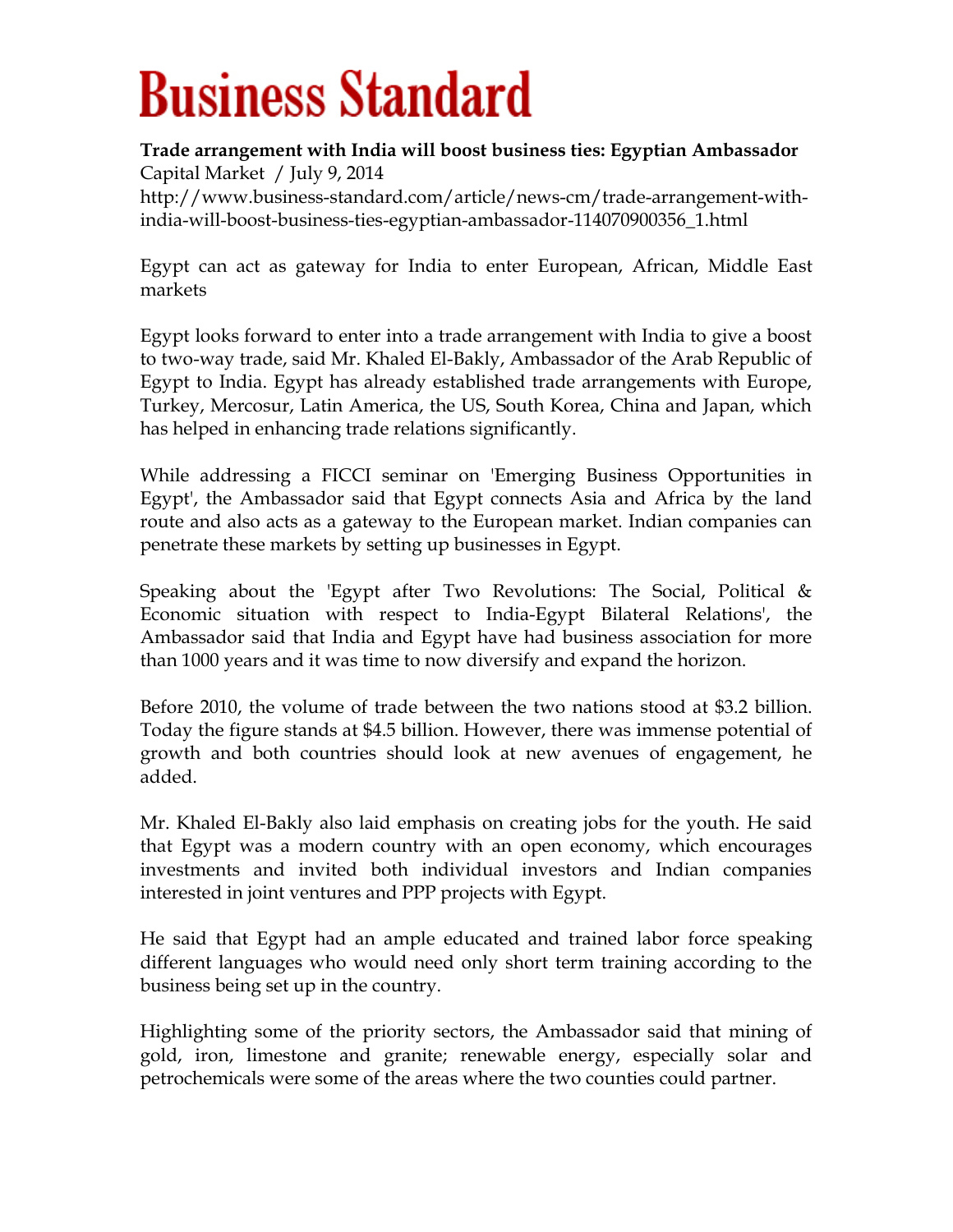The Ambassador assured that the Egyptian Embassy in India will provide the much-needed support to Indian industry and will act as a facilitator to strengthen bilateral relations between India and Egypt.

Mr. P S Jayaraman, Chairman, TCI Sanmar S.A.E., said, "the Government of Egypt has signalled a continued interest in expanding business relations with India. It is now time to take this relationship forward. It has all components of a very strong relationship, at the economic level, at the level of engagement in science and technology areas, in information technology. There are many other sectors which can be looked at such as biotechnology, information technology and cyber security.

He said that the key business driver in Egypt is the country's geo-strategic location. By having a manufacturing base in Egypt Indian companies will be able to access markets in Europe, Africa, and in the Middle East. It is this advantage of Egypt that has become a major attraction".

Ms. Sheila Sudhakaran, Assistant Secretary General FICCI, said that the commitment expressed by the Egyptian Government to protect foreign investments and business interests of number of Indian concerns doing business in Egypt would act as a catalyst in attracting more Indian investments to flow into Egypt.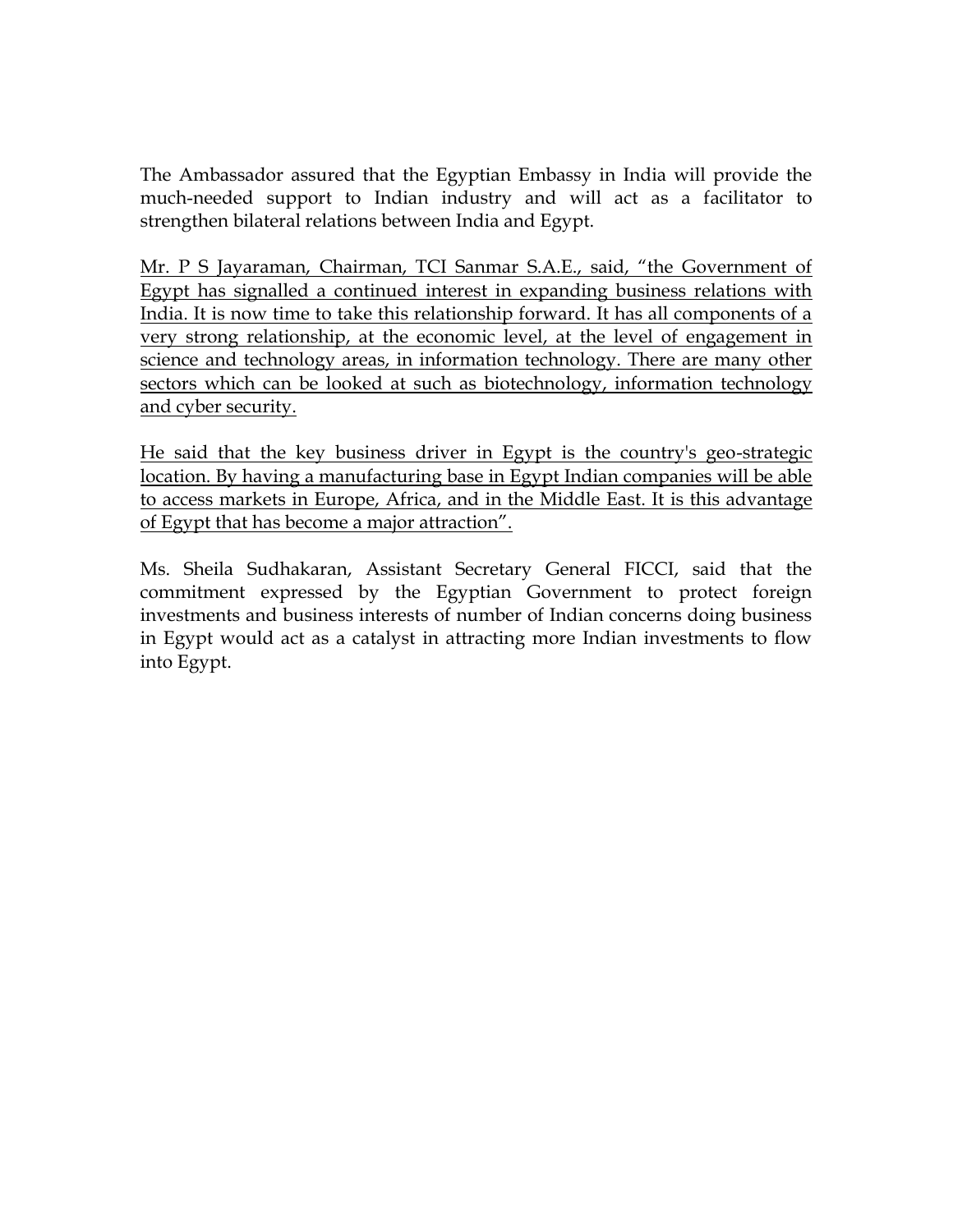

**Egypt seeks trade pact with India** STATESMAN NEWS SERVICE / 09 Jul 2014 [http://www.thestatesman.net/news/64278-Egypt-seeks-trade-pact-with-](http://www.thestatesman.net/news/64278-Egypt-seeks-trade-pact-with-India.html)[India.html](http://www.thestatesman.net/news/64278-Egypt-seeks-trade-pact-with-India.html)

New Delhi, 8 July**:** As Egypt connects Asia and Africa by the land route and also acts as a gateway to the European market, Indian companies can penetrate these markets by setting up businesses in Egypt, according to Mr Khaled El Bakly, the Egyptian ambassador to India.

Egypt looks forward to enter into a trade arrangement with India to give a boost to two-way trade, he said today while addressing a seminar on "Emerging Business Opportunities in Egypt" organised by the Federation of Indian Chambers of Commerce and Industries (FICCI).

Mr El-Bakly said Egypt has already established trade arrangements with Europe, Turkey, Mercosur, Latin America, the USA, South Korea, China and Japan, which has helped in enhancing trade relations significantly.

Speaking on "Egypt after Two Revolutions: The Social, Political & Economic situation with respect to India-Egypt Bilateral Relations", the ambassador said India and Egypt have had business association for more than 1,000 years and it is time to now diversify and expand the horizon.

Before 2010, the volume of trade between the two nations stood at \$3.2 billion. Today the figure stands at \$4.5 billion. However, there is immense potential for growth and both the countries should look at new avenues of engagement, he added. He also laid emphasis on creating jobs for the youth.

Mr El Bakly said Egypt is a modern country with an open economy, which encourages investments and invited both individual investors and Indian companies interested in joint ventures and PPP projects with Egypt.

He said Egypt has an ample educated and trained labour force speaking different languages that would need only short-term training according to the business being set up in the country.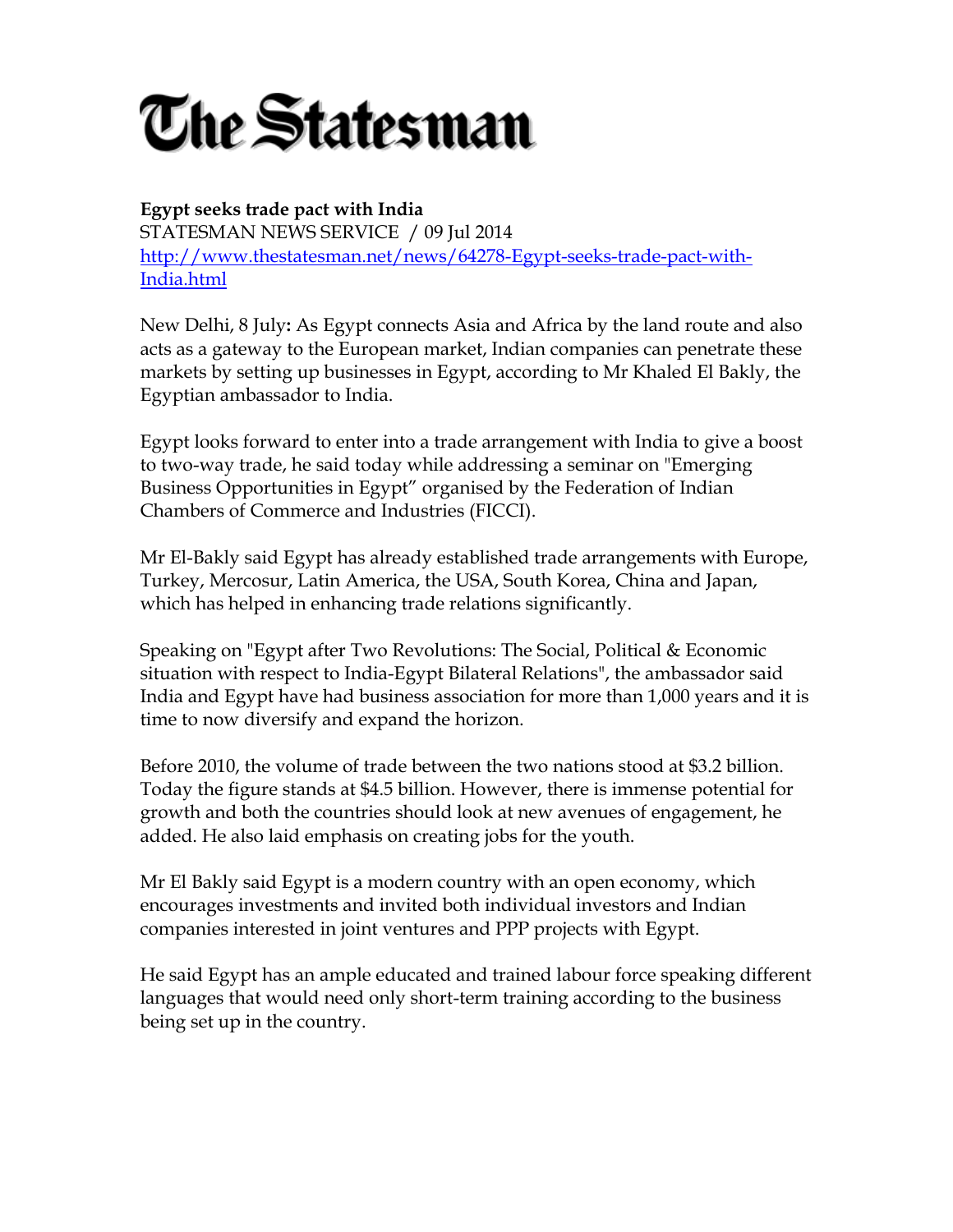Highlighting some of the priority sectors, the ambassador said mining of gold, iron, limestone and granite; renewable energy, especially solar and petrochemicals, are some of the areas where the two counties could partner.

Mr El Bakly said the Egyptian embassy in India will provide the much-needed support to Indian industry and will act as a facilitator to strengthen bilateral relations between India and Egypt.

Ms Sheila Sudhakaran, assistant secretary-general of Ficci, said the commitment expressed by the Egyptian government to protect foreign investments and business interests of a number of Indian concerns doing business there would act as a catalyst in attracting more Indian investments to Egypt.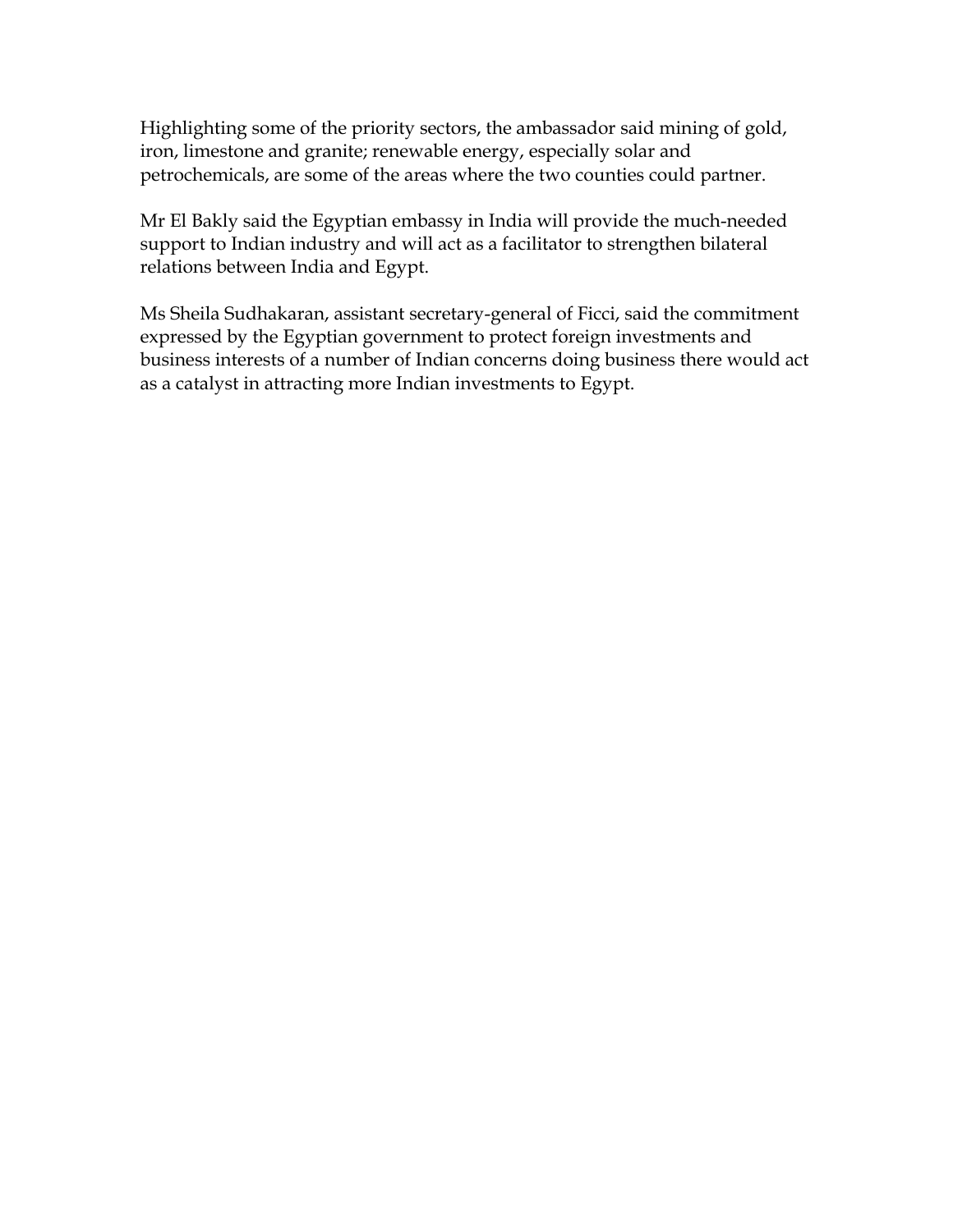

**Trade arrangement with India will boost business ties: Egyptian Ambassador**  [Krishna Y.](http://www.merinews.com/cj/Krishna%20Yadav) / [09 July, 2014](http://www.merinews.com/date/09-July-2014) [http://www.merinews.com/article/trade-arrangement-with-india-will-boost](http://www.merinews.com/article/trade-arrangement-with-india-will-boost-business-ties-egyptian-ambassador/15899045.shtml)[business-ties-egyptian-ambassador/15899045.shtml](http://www.merinews.com/article/trade-arrangement-with-india-will-boost-business-ties-egyptian-ambassador/15899045.shtml)

Egypt looks forward to enter into a trade arrangement with India to give a boost to two-way trade, said Khaled El-Bakly, Ambassador of the Arab Republic of Egypt to India, in New Delhi yesterday. Egypt has already established trade arrangements with Europe, Turkey, Mercosur, Latin America, the US, South Korea, China and Japan, which has helped in enhancing trade relations significantly.

While addressing a seminar organised by FICCI on 'Emerging Business Opportunities in Egypt', the Ambassador said that Egypt connects Asia and Africa by the land route and also acts as a gateway to the European market. Indian companies can penetrate these markets by setting up businesses in Egypt.

Speaking about the 'Egypt after Two Revolutions: The Social, Political & Economic situation with respect to India-Egypt Bilateral Relations', the Ambassador said that [India](http://indianews.merinews.com/) and Egypt have had business association for more than 1000 years and it was time to now diversify and expand the horizon. Before 2010, the volume of trade between the two nations stood at \$3.2 billion. Today the figure stands at \$4.5 billion. However, there was immense potential of growth and both countries should look at new avenues of engagement, he added.

Khaled El-Bakly also laid emphasis on creating jobs for the youth. He said that Egypt was a modern country with an open economy which encourages investments and invited both individual investors and Indian companies interested in joint ventures and PPP projects with Egypt.

He said that Egypt had an ample educated and trained labor force speaking different languages who would need only short term training according to the [business](http://businessnews.merinews.com/) being set up in the country.